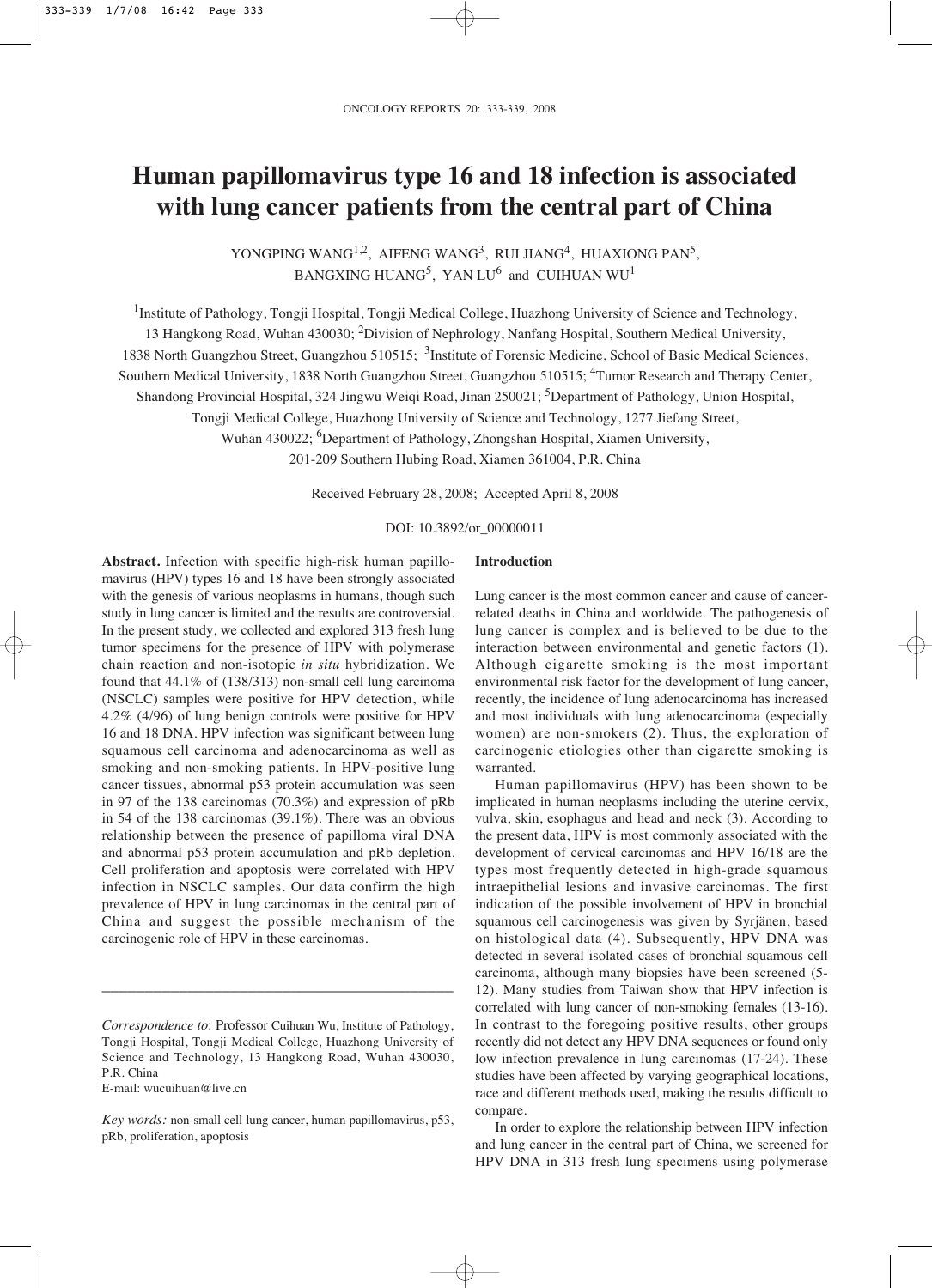chain reaction (PCR) and confirmed with non-isotopic *in situ* hybridization (ISH). Then, p53, pRb, Ki-67 proteins and cell apoptosis were detected by immunohistochemistry (IHC) and TdT (terminal deoxynucleotidyl transferase) mediated X-dUTP nick end-labeling (TUNEL) to evaluate the differences between the infected and non-infected groups of cancer in this study. These results provide more detailed information to support the association between HPV 16/18 infection and lung cancer development in China.

#### **Materials and methods**

*Patients and samples*. A total of 313 patients were diagnosed with NSCLC at Tongji Hospital (Wuhan, China). The mean age of the patients was 54.71 (range 35-83) years, with 76 women and 237 men. Lung tissue resected from primary tumors provided fresh samples, which were immediately frozen at -80˚C. Ninety-six noncancer patients with different lung diseases, including pneumothorax, tuberculosis, bullae lung, cryptococcal infection, lung cyst and inflammatory pseudotumor, all of whom had undergone thoracic surgery at Tongji Hospital, served as control subjects. None of the patients had received radiotherapy or chemotherapy prior to surgery. All specimens were diagnosed and classified by three experienced pathologists according to the World Health Organisation (WHO) classification. These included 215 squamous cell carcinomas (SCC) and 98 adenocarcinomas (AC). Information on smoking history was obtained from the patients by interview with informed consent. Smokers and non-smokers were defined as current smokers who had smoked up to the day of pulmonary surgery and life-time non-smokers, respectively. The Institutional Review Board of the Medical School of Huazhong University of Science and Technology approved the study. The study was carried out in accordance with the Declaration of Helsinki.

*Polymerase chain reaction (PCR) for HPV*. Genomic DNA was prepared from frozen tissues by a conventional method. Briefly, the tissues were crushed and ultrasonicated in an extraction buffer (10 mM Tris-HCl (pH 8.0), 0.1 mM EDTA, 20  $\mu$ g/ml RNase and 0.5% SDS). After boiling for 10 min at 100°C, the samples were digested with proteinase K (100  $\mu$ g/ ml) at 50˚C for 3 h and the supernants were then obtained by centrifugation. The genomic DNA was isolated by phenolchloroform extraction and ethanol precipitation and finally dissolved in 50  $\mu$ l sterile distilled water. HPV 16 and 18 genomic DNA were obtained by amplification with typespecific primers in a 50  $\mu$ l reaction system consisting of 1  $\mu$ l  $(10 \,\mu$ g) of genomic DNA as a template, 0.2 mM dNTP, 50 pM of each of the primers, 2.5 units of Taq DNA polymerase (Promega, Madison, WI, USA), 2 mM  $MgCl_2$ , 5  $\mu$ 1 10X buffer and overlaid with 10  $\mu$ l mineral oil (Sigma, St Louis, MO, USA). The amplification reaction was carried out in a Minicycler Model PTC-100 (MJ Research Inc, Watertown, MA, USA) by 40 cycles consisting of three steps: denaturation at 94˚C for 1 min, annealing at 57˚C for 30 sec and extension at 72˚C for 1 min. The genomic DNA from SiHa and HeLa cells were loaded as a positive control for HPV 16 and 18 (25,26). The final PCR product of 10  $\mu$ l was loaded onto a 1.5% agarose gel, stained with ethidium bromide and visualized under UV illumination. The following were the primer sequences of HPV 16 and 18: HPV16 E6: forward 5'-CTGCAAGCAACAGTTACTGCGACG-3', reverse 5'-CAT ACATCGACCGGTCCACC-3', product of 315 bp; HPV 18 E7: forward 5'-GAGCCGAACCACAACGTCAC-3', reverse 5'-GGATGCACACCACGGACACA-3', product of 152 bp.

*In situ hybridization (ISH) for HPV*. Nucleic acid ISH for HPV 16/18 was performed using digoxin labelled DNA probes and a commercially available hybridization kit (Pan-path, Amsterdam, The Netherlands) following the manufacturer's instructions. In brief, the deparaffinised and rehydrated  $3-5-\mu m$ sections were first digested with pepsase at 37˚C for 10 min, rinsed with Tris-buffered saline (TBS) and dehydrated. Hybridization probes (20  $\mu$ 1/section) were applied on the slides and the DNA was denatured at 95˚C for 5 min. The sections were hybridized in a humidified chamber at 37˚C overnight. After hybridization, the sections were washed with TBS and Pan Wash and then were blocked and added to 20-40  $\mu$ l of the detection reagents (biotin conjugated anti-digoxin antibody and StreptAvidin Biotin-peroxidase Complex, SABC). The slides were then incubated in the substrate solution (3,3-diaminobenzidine, DAB) and counterstained with haematoxylin (1 min). After being rinsed briefly in absolute ethanol and xylene, the sections were mounted with Eukitt (Kindler, Freiburg, Germany). We used slides with acetone-fixed SiHa and HeLa cells containing HPV 16 and 18 DNA as positive controls. Slides without adding the probe were used as the negative controls.

*Immunohistochemical (IHC) staining*. Sections were cut into 5  $\mu$ m from the specimens and placed on poly-L-lysinecoated slides (Sigma). The slides were dewaxed in xylene and rehydrated in graded alcohol. Then, the endogenous peroxidase was consumed and the sections were blocked for non-specific association. We used the avidin-biotinperoxidase complex method for HPV 16/18 E6, p53, pRb and Ki-67 immunostaining. The sections were incubated with the primary antibodies (E6, at 1:100; p53 at 1:50; pRb at 1:50 and Ki-67 at 1:100) (all of the antibodies were the products of Santa Cruz Biotechnology, Inc (Santa Cruz, CA, USA) at 4˚C overnight, followed by a biotinylated secondary antibody (dilution at 1:100) (Santa Cruz) and the avidin-biotinperoxidase complex (Santa Cruz). The color was developed with DAB, counterstained lightly with haematoxylin and mounted with Eukitt. Negative control staining was carried out by substituting phosphate-buffered saline (PBS) for the primary antibody. The known positive slides (provided by the reagent company) were used as a positive control.

*TdT-mediated X-dUTP nick end-labeling (TUNEL) assay*. TUNEL assay was performed to detect cell apoptosis according to the manufacturer's instructions (Roche Diagnosis, Basel, Switzerland). In brief, the slides were dewaxed and rehydrated in graded alcohol, then quenched for the endogenous peroxidase. After being digested with proteinase K at 37˚C for 20 min, the sections were rinsed with PBS and incubated with a TUNEL reaction mixture (solution A: solution B=1:9) at 37˚C for 2 h. The slides were then blocked with normal goat serum and incubated with POD reagent in a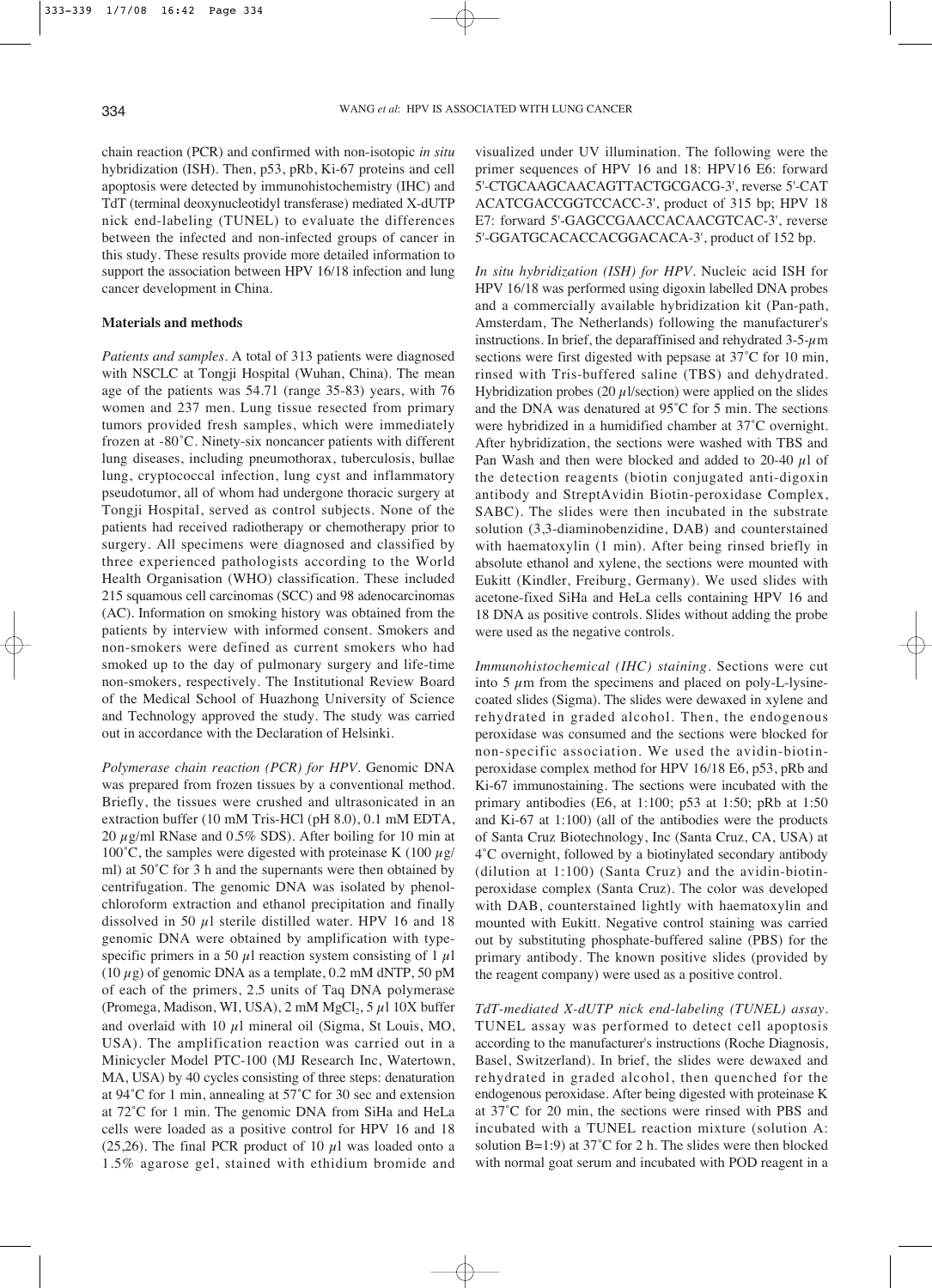|                         |        | HPV16, 18 DNA <sup>a</sup> |          |          |                     |
|-------------------------|--------|----------------------------|----------|----------|---------------------|
| Features                | Number | Positive                   | Negative | $\chi^2$ | P-value             |
| Gender                  |        |                            |          |          |                     |
| Male                    | 237    | 110                        | 127      | 2.14     | 0.1435              |
| Female                  | 76     | 28                         | 48       |          |                     |
| Histological type       |        |                            |          |          |                     |
| Squamous cell carcinoma | 215    | 112                        | 103      | 17.84    | 0.0002 <sup>b</sup> |
| Adenocarcinoma          | 98     | 26                         | 72       |          |                     |
| Differentiation degree  |        |                            |          |          |                     |
| Low                     | 113    | 43                         | 70       | 0.17     | 0.6801              |
| Moderate                | 123    | 66                         | 57       |          |                     |
| High                    | 77     | 29                         | 48       |          |                     |
| Lymph node metastasis   |        |                            |          |          |                     |
| Yes                     | 201    | 94                         | 107      | 1.63     | 0.2017              |
| N <sub>0</sub>          | 112    | 44                         | 68       |          |                     |
| Smoking status          |        |                            |          |          |                     |
| Yes                     | 208    | 107                        | 101      | 13.60    | 0.0002 <sup>b</sup> |
| N <sub>o</sub>          | 105    | 31                         | 74       |          |                     |

Table I. Relationships between the presence of HPV DNA in the study subjects and characteristic parameters.

humidified chamber at 37˚C for 40 min. The tissues were reacted with DAB and counterstained with haematoxylin. The positive control was obtained from the Roche Diagnosis Company and the negative control was treated by substitution of the TdT enzyme solution (solution A) with PBS.

*Image analysis*. The positive slides had brown staining in the nucleus (p53, pRb, Ki-67 and TUNEL) and in the cytoplasm (HPV E6). We analyzed each positive slide with an HMIAS-2000 high definition image analysis system (Qianping Image Technology Co., Ltd., Wuhan, China) in >5 high magnification fields, calculating >1000 cells. The percentages of proliferation or apoptosis cells plus the apoptotic body in the total cells were defined as proliferation index (PI) and apoptosis index (AI), respectively.

*Statistical analysis*. Statistical analysis was performed using the SPSS 12.0 statistical software program. Differences of HPV 16, 18 infections between gender, smoking status, histological cell types, differentiation degree, lymph node metastasis, PI and AI were calculated using the Pearson's Chi-square test. The expression levels of p53, pRb and E6 in the HPV 16, 18-positive and negative groups were analyzed by the McNemar's test.

## **Results**

*Clinical characteristics of patients*. The patients ranged from 35 to 83 years of age (mean 54.71 years), where 237 of the 313 were males. Two hundred and eight patients had a history of cigarette smoking, while 105 were non-smokers. A

histological examination of the tumors revealed 98 cases of AC and 215 cases of SCC. Tumor differentiation degrees of low, moderate and high were observed in 113 (36.1%), 123 (39.3%) and 77 (24.6%), respectively. Of the tumor cases 201 (64.2%) had lymph node metastasis. The characteristics of the study subjects of lung cancer patients are shown in Table I.

*Detection of HPV 16/18 in lung tissues*. The detection rates of HPV 16, 18 DNA by PCR were 44.1% (138/313) in the NSCLC samples. We re-examined the positive samples by ISH and IHC. Except for 15 cases, most cases were positive for both PCR and ISH, while only 67.7% (88/138) of the samples were positive for PCR expressed HPV E6 (Fig. 1). There were no differences of HPV infection in the clinicopathological status including gender, differentiation degree and lymph node metastasis. However, patients of SCC had a significantly higher rate of HPV infection than patients of AC (52.1 vs. 26.5%, P<0.05). Likewise, smokers of the NSCLC patients also had a higher rate of HPV infection than non-smokers (51.4 vs. 29.5%, P<0.05) (Table I). The coinfection of HPV 16 and 18 was not significant (data not shown). Moreover, we found koilocytes existed in some cases of NSCLC, which were positive for HPV DNA (Fig. 1G).

*Relationship between HPV infection and expression levels of p53 and pRb*. Since tumor suppressor proteins, p53 and pRb, are degraded and inactivated by HPV E6 and E7 (27,28), we examined their expression levels in NSCLC tissues by IHC. The mutated p53 protein, which lacks the physiological properties of the wild-type p53 protein, is more stable and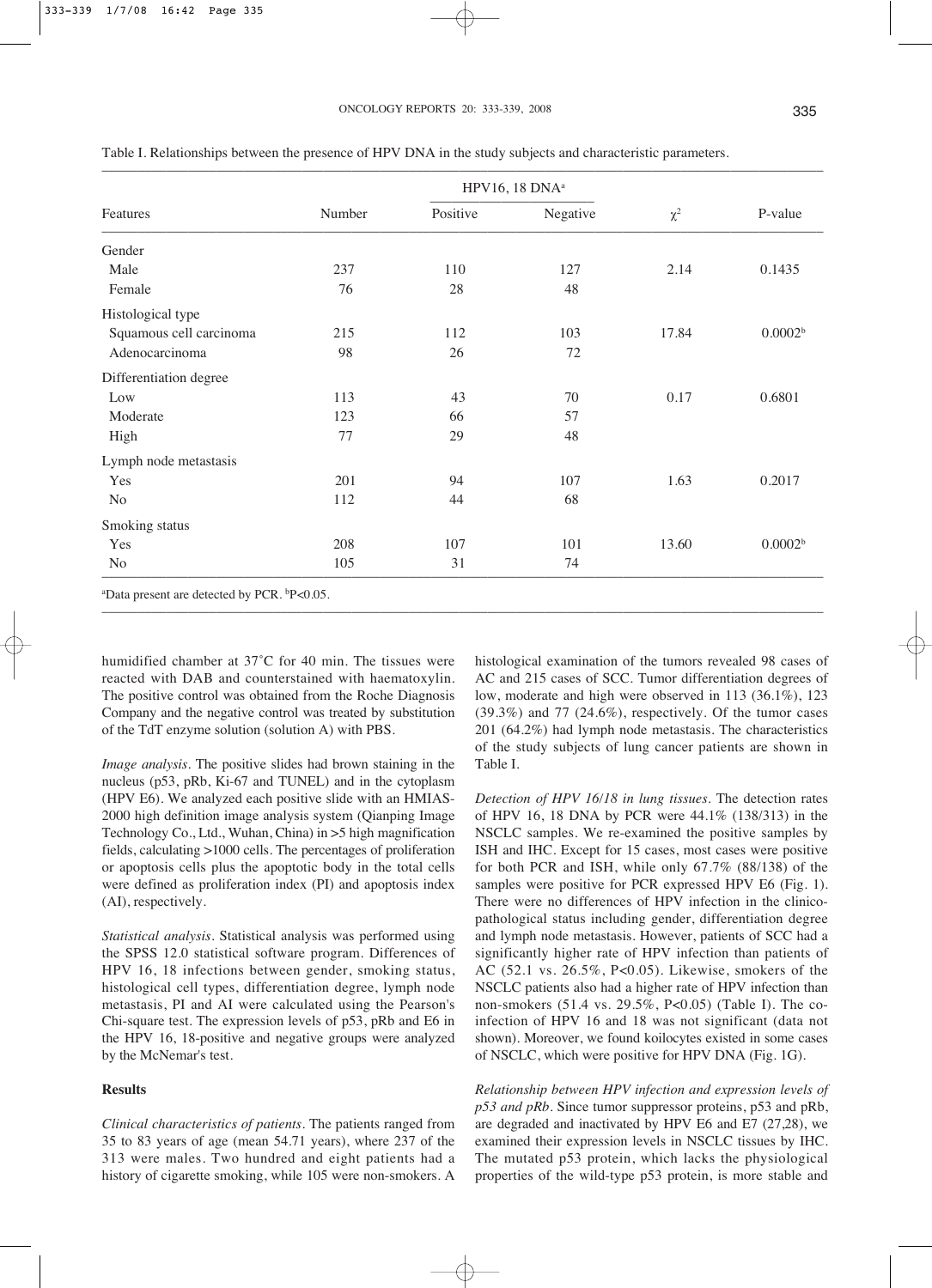

Figure 1. Presence of HPV DNA in human NSCLC. (A) Representation of positive and negative HPV 16 and 18 DNA were detected by PCR in lung tumor samples. Lanes 1 and 5: positive controls. DNA of SiHa (1) and HeLa (5) cell lines served as a positive control for HPV 16 and 18, respectively. Lanes 2 and 3: positive of HPV 16 DNA. Lanes 6 and 8: positive of HPV 18 DNA. Lanes 4 and 7: negative controls of HPV 16 and 18 DNA. (B and C) HPV E6 oncoprotein existed in SCC (B) and AC (C) of the lung. Magnification, x200. (D) HPV DNA was detected by ISH in SCC. HeLa (E) and SiHa (F) cells were used as positive controls for HPV 16 and 18 DNA. Magnification, x400. (G) The koilocytes are shown in lung SCC, which constituted nuclear angulation surrounded by perinuclear clear halo. Magnification, x400. All these figures show representative experiments from NSCLC samples which were repeated three times.

| HPV            | Mutant p53       |          | pRb             |                          |                 |                 |
|----------------|------------------|----------|-----------------|--------------------------|-----------------|-----------------|
|                | $\pm$            | ۰        | $\pm$           | $\overline{\phantom{a}}$ | $PI(\%)$        | AI $(\% )$      |
| $\overline{+}$ | 97               | 41       | 54              | 84                       | $36.24 \pm 0.5$ | $1.09 \pm 0.9$  |
|                | 113              | 62       | 130             | 45                       | $16.59 \pm 9.1$ | $5.87 \pm 2.64$ |
|                | $\chi^2 = 33.66$ | P < 0.05 | $\chi^2 = 9.89$ | P < 0.05                 | P < 0.05        | P < 0.05        |

Table II. The presence of HPV DNA in relation to immunohistochemical results of p53 and pRb. Data of PI and AI represent the means of percentages, which indicate the ratios of positive staining cells for Ki-67 and TUNEL in total cells.

consequently has a longer half-life (29). The accumulation of such a mutated dysfunctional protein can be detected immunohistochemically in the affected cells in contrast to the wild-type protein which has a short half-life (30,31). P53 and pRb immunostaining was evaluated as positive (+) (Fig. 2) or negative (-) (data not shown) according to the presence or absence of nuclear immunostaining in tumor cells. In the HPV positive group, we found that 70.3% (97/138) of the cases were positive for p53 staining, while 39.1% (54/138) were positive for pRb (Table II). There were significant differences of p53 and pRb immunostaining in HPV-positive or negative NSCLC cases.

*Relationship between HPV infection and cell proliferation and apoptosis*. Both p53 and pRb are negative regulators of the cell cycle and have an important role for normal cell growth. HPV infection inactivates p53 and pRb, then disrupts the cell cycle and causes proliferation and anti-apoptosis (32,33). We detected cell proliferation and apoptosis *in situ* by Ki-67 immunostaining and TUNEL and then defined the proliferation index (PI) and apoptosis index (AI). The results were analyzed with a HMIAS-2000 high definition image analysis system. In our study, the PI of HPV-positive groups was higher than that of the negative groups, though the AI was observed as a reverse result (Fig. 3, Table II).

## **Discussion**

Since HPV condylomatous changes in the lung neoplasm was first reported by Syrjänen, HPV DNA was found in lung cancer worldwide (16,34). Our study of a large series of 313 NSCLC demonstrated the detection of HPV DNA in 138 cases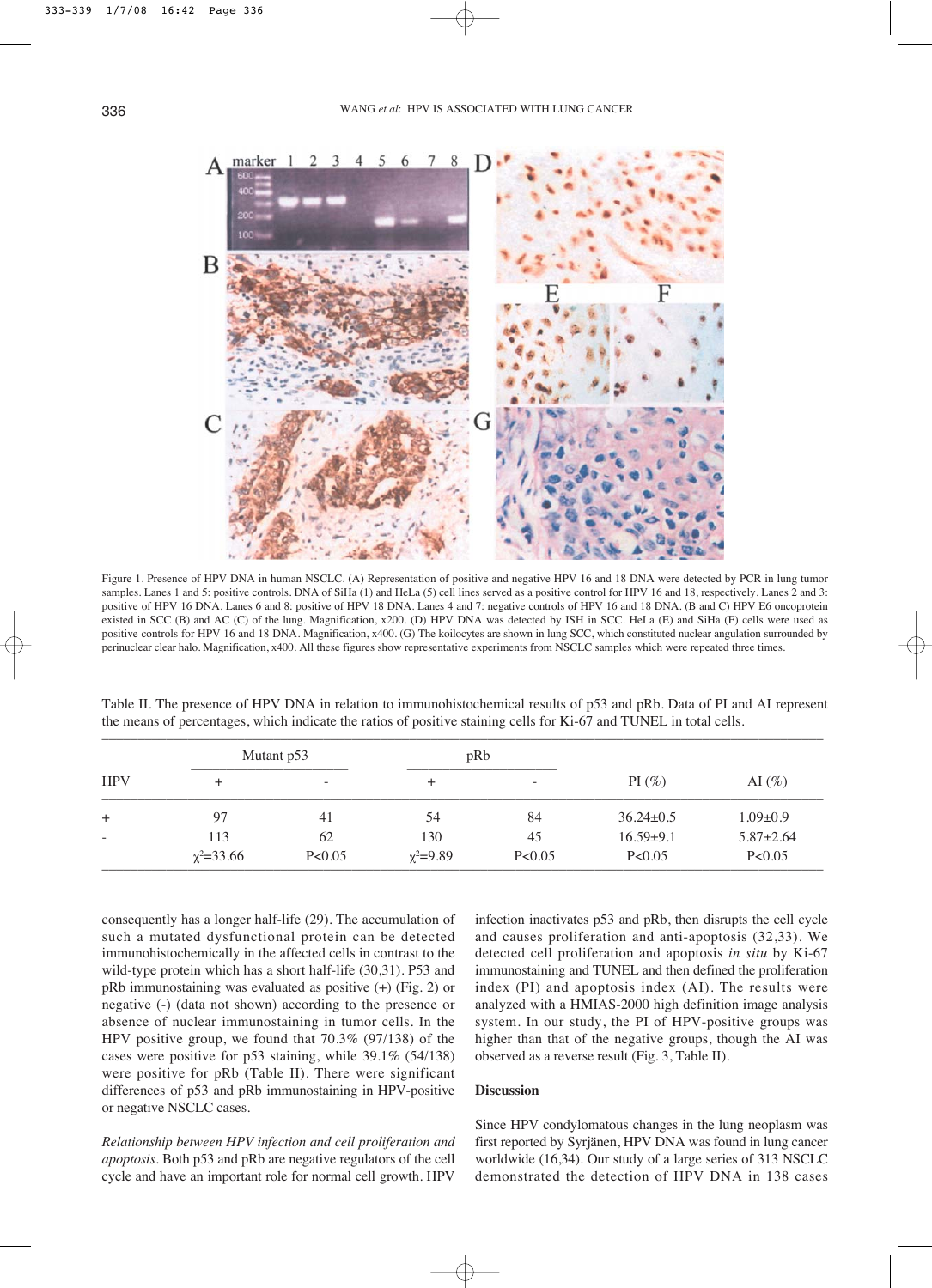

Figure 2. Examples of immunohistochemical results for mutant p53 and pRb in human NSCLC. Mutant p53 is shown as a positive staining in SCC (A) and AC (B) and pRb is seen as positive in SCC (C) and AC (D). These figures show representative experiments from NSCLC samples, which were independently repeated three times. Magnification, x200.



Figure 3. Detection of proliferation and apoptosis in human NSCLC with or without HPV infection. (A and B) The immunohistochemical staining results of Ki-67 are shown in HPV-positive (A) and -negative (B) samples from NSCLC patients. (C and D) Cell apoptosis was detected by TUNEL in HPV-positive (C) and -negative (D) samples. These figures show representative experiments from NSCLC samples, which were repeated three times. Magnification, x200.

(44.1%). In the literature, the infection rate of HPV DNA in lung cancer patients varies significantly from 0 to 79% (9,35). The high prevalence of HPV detection in lung carcinomas in countries such as Japan (35), Taiwan (16), Greece (8), Iran (12) and Chile (11) may reflect the possibility of a geographic variability of HPV infection associated with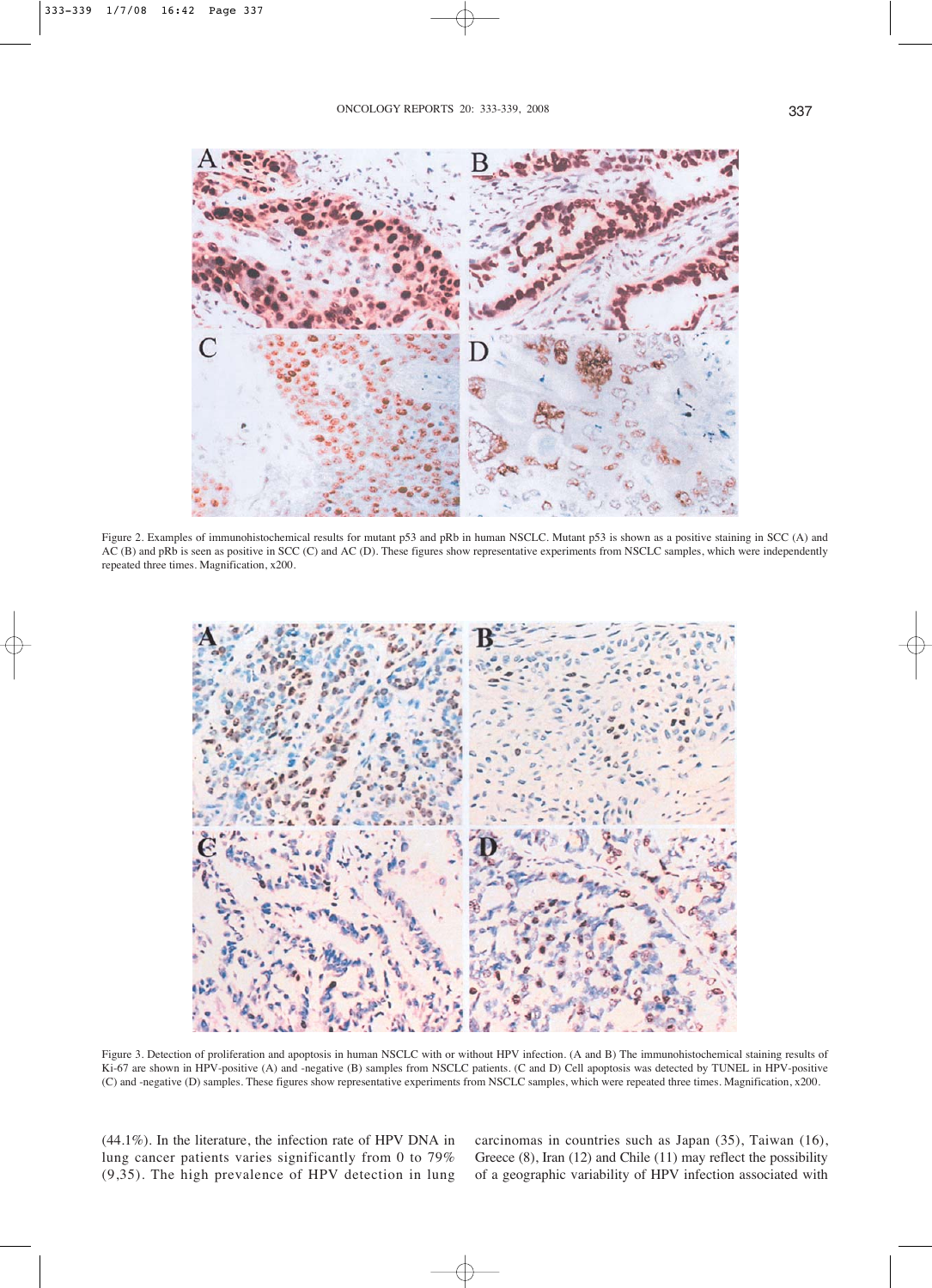these lesions. The disparities between the positive results may be related to the different sizes, sample modes and detection methods of the series reported. To our knowledge, our study is at the present time the most important considering the number of lung tumors explored. Many previous studies have been performed with 218 (24), 185 (22), 149 (14), 141 (13) and 121 (10) different carcinomas, reporting HPV detection in 1.8, 2.7, 47.7, 54.6 and 33.9%, respectively. Moreover, the heterogeneity of the results is largely explained by the mode of the sampling of tumor specimens of fresh-frozen, formalinfixed and paraffin-embedded tissues. To avoid modified or fragmented DNA from archival tissue due to formalin fixation, we chose to work with fresh and immediately frozen tumor samples. Furthermore, the HPV detection method interferes with the quality and quantity of the results obtained. *In situ* hybridization localizes the cells infected within the tumor, though its sensitivity is weak and detects  $\sim$ 20-50 copies per cell. Most studies have used PCR with 'consensus' or specific type primers amplifying HPV DNA. Some authors have used two sets of primers and nested PCR to improve the rate of HPV detection (18). Each of these PCR methods have their own drawbacks, with the difficulty of obtaining large amplimers, especially when formalin-fixed material is used. In the current study, we used PCR with specific type primers to detect HPV DNA from the fresh-frozen samples and then confirmed the results by ISH. As noted above, the sensitivities of ISH and IHC are weaker than PCR. Our results showed that the prevalence of HPV in lung cancer was 44.1% (138/313) by PCR, 39.3% (123/313) by ISH and 28.1% (88/313) by IHC, which corresponds with literature. More importantly, we found that typical koilocytes existed in certain cases of NSCLC, which were positive for HPV DNA (Fig. 1G). In our study, the prevalence of HPV detection in lung carcinomas in the central part of China is high.

The positive rates of HPV DNA were not significant in the clinicopathological status including gender, differentiation degree and lymph node metastasis except for histological type and smoking status. Patients of SCC or smokers had significantly higher rates of HPV infection than patients of AC or non-smokers (Table I). Squamous-columnar junctions (SCJs) between respiratory epithelium (columnar cells) and stratified squamous epithelium are present in the mucosa of the pharynx and larynx, respectively (3). SCJs are detected in bronchial spurs and thus may play an important role in the spread of HPV. This pulmonary infection pathway may be comparable to the pathway associated with HPV infection of the uterine cervix, in which HPV infects the transformation zone, where benign condylomas and cervical carcinoma precursor lesions arise (3). Cigarette smoking induces squamous metaplasia of respiratory epithelium and produces more SCJs. Our results suggested that smokers brought more of an infection pathway for HPV and so had high rates of infection, which might be related to SCC.

In HPV-infected cells, oncoprotein E7 interacts with pRb, increases in active E2F and induction of DNA synthesis (28). Rb-E2F complexes dissociate and free E2F becomes available as a transcriptional activator. Accordingly, E7 promotes cell proliferation by stimulating the transcription of E2Fresponsive genes, which in turn propel the cell through the cell cycle (33). Similarly, HPV E6 proteins abrogate the p53

oncosuppressive functions by inducing its degradation through the ubiquitin-proteasome pathway (27). There were obvious relationships between the presence of papilloma viral DNA and abnormal p53 protein accumulation and pRb depletion (Table II). Furthermore, the interaction between E6 and p53 is preventing p53-induced apoptosis (32) and E7 resists apoptosis by the inactivation of pRb together with p21 to inhibit cell cycle arrest (33). Our results suggested that PI rather than AI increased in NSCLC patients with HPV infection (Table II, Fig. 3), which might be a mechanism of carcinogenesis for HPV.

In conclusion, our data demonstrated that HPV was associated with NSCLC in China, especially with patients of SCC or smokers. In these cases, HPV degraded pRb and increased mutated p53, inducing cell proliferation and resisting apoptosis. The loss of heterozygosity of the FHIT gene, p16INK4a promoter hypermethylation and p53 inactivation were frequently found in HPV-infected non-smoking female lung cancer patients in Taiwan (36-38) and transfection of HPV DNA into cultured adenocarcinoma cells induces squamous metaplasia (39). Thus far, it is difficult to expand on an understanding of the role of HPV in bronchial carcinogenesis *in vivo*. More effort, including clinical and epidemiological studies, should be focused on assessing the role of HPV in bronchial carcinogenesis.

#### **Acknowledgements**

We thank Mr Xiuhong Wang, Dr Junli Guo, Mr Chunyan Yuan, Mr Bing Yuan, Mr Juan Liu and Mr Chunfan Jiang for the specimen collection and their assistance in the experiments.

#### **References**

- 1. Wood ME, Kelly K, Mullineaux LG and Bunn PA: The inherited nature of lung cancer: a pilot study. Lung Cancer 30: 135-144, 2000.
- 2. Charloux A, Quoix E, Wolkove N, Small D, Pauli G and Kreisman H: The increasing incidence of lung adenocarcinoma: reality or artefact? A review of the epidemiology of lung adenocarcinoma. Int J Epidemiol 26: 14-23, 1997.
- 3. Syrjänen KJ and Syrjänen S: Papillomavirus infection in human pathology. John Wiley & Sons, New York, pp1-10; 355-378, 2000.
- 4. Syrjänen KJ: Condylomatous changes in neoplastic bronchial epithelium. Report of a case. Respiration 38: 299-304, 1979.
- 5. Syrjänen KJ: Epithelial lesions suggestive of a condylomatous origin found closely associated with invasive bronchial squamous cell carcinomas. Respiration 40: 150-160, 1980.
- 6. Syrjänen K, Syrjänen S, Kellokoski J, Kärjä J and Mäntyjärvi R: Human papillomavirus (HPV) type 6 and 16 DNA sequences in bronchial squamous cell carcinomas demonstrated by in situ DNA hybridization. Lung 167: 33-42, 1989.
- 7. Hirayasu T, Iwamasa T, Kamada Y, Koyanagi Y, Usuda H and Genka K: Human papillomavirus DNA in squamous cell carcinoma of the lung. J Clin Pathol 49: 810-817, 1996.
- 8. Papadopoulou K, Labropoulou V, Davaris P, Mavromara P and Papastamatiou HT: Detection of human papillomaviruses in squamous cell carcinomas of the lung. Virchows Arch 433: 49-54, 1998.
- 9. Iwamasa T, Miyagi J, Tsuhako K, Kinjo T, Kamada Y, Hirayasu T and Genka K: Prognostic implication of human papillomavirus infection in squamous cell carcinoma of the lung. Pathol Res Pract 196: 209-218, 2000.
- 10. Miyagi J, Kinjo T, Tsuhako K, Higa M, Iwamasa T, Kamada Y and Hirayasu T: Extremely high langerhans cell infiltration contributes to the favorable prognosis of HPV-infected squamous cell carcinoma and adenocarcinoma of the lung. Histopathology 38: 355-367, 2001.
- 11. Aguayo F, Castillo A, Koriyama C, *et al*: Human papillomavirus-16 is integrated in lung carcinomas: a study in Chile. Br J Cancer 97: 85-91, 2007.